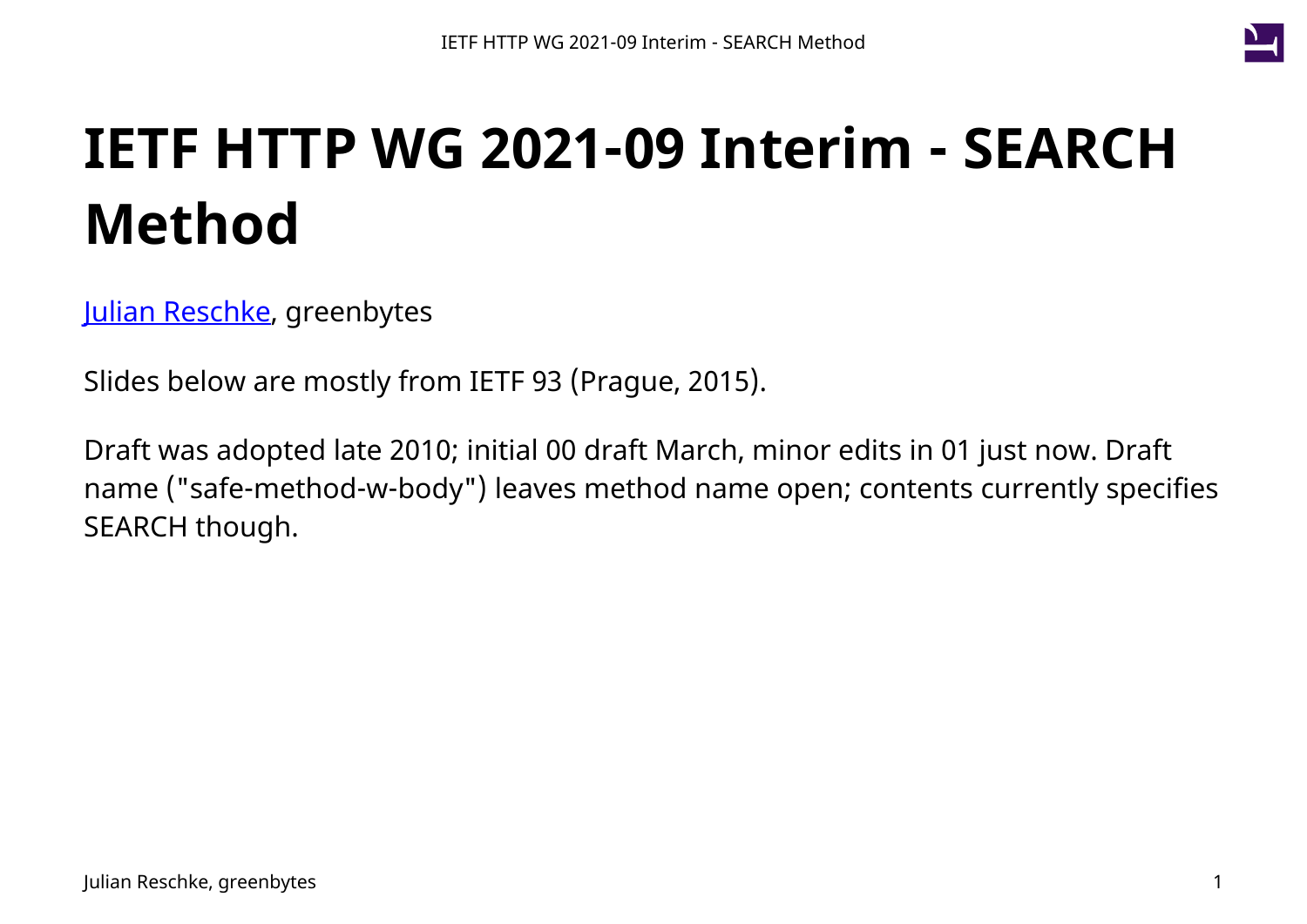## **Why?**

One of the most FAQs on StackOverflow is: can I send a GET request with a payload?

We should have material that explains why GET with body doesn't work, and what the alternatives are.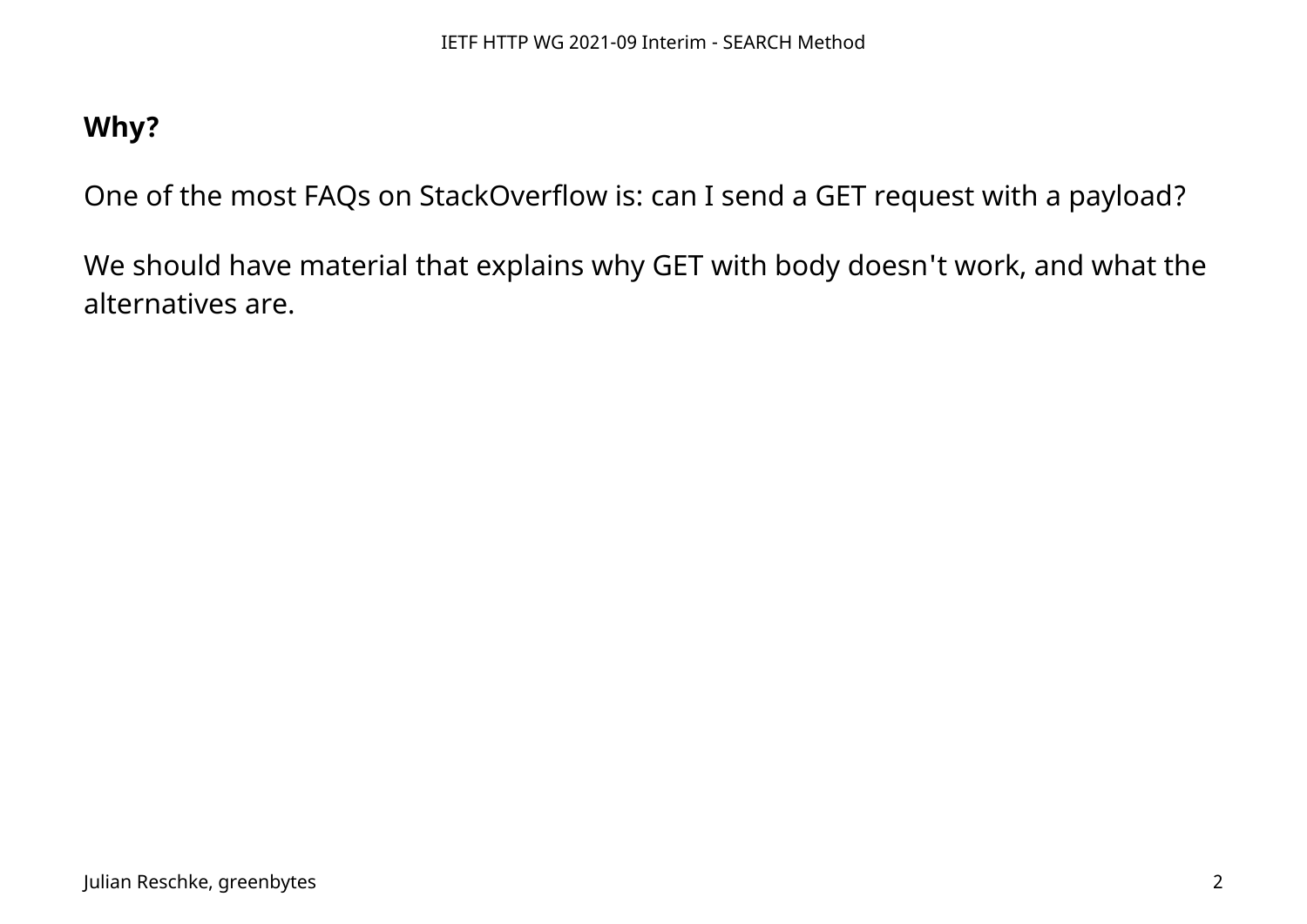### **Proposal:**

Explain the situation:

- Bookmarkability/Cacheability
- Drawbacks of using GET: URIs might leak more frequently than payloads (log files, Referer), some components might fail for long URIs
- Drawbacks of using POST: not safe, thus not repeatable without knowig the semantics of the request
- Explore Content-Location, making the GET-table resource discoverable
- Can URI templates help?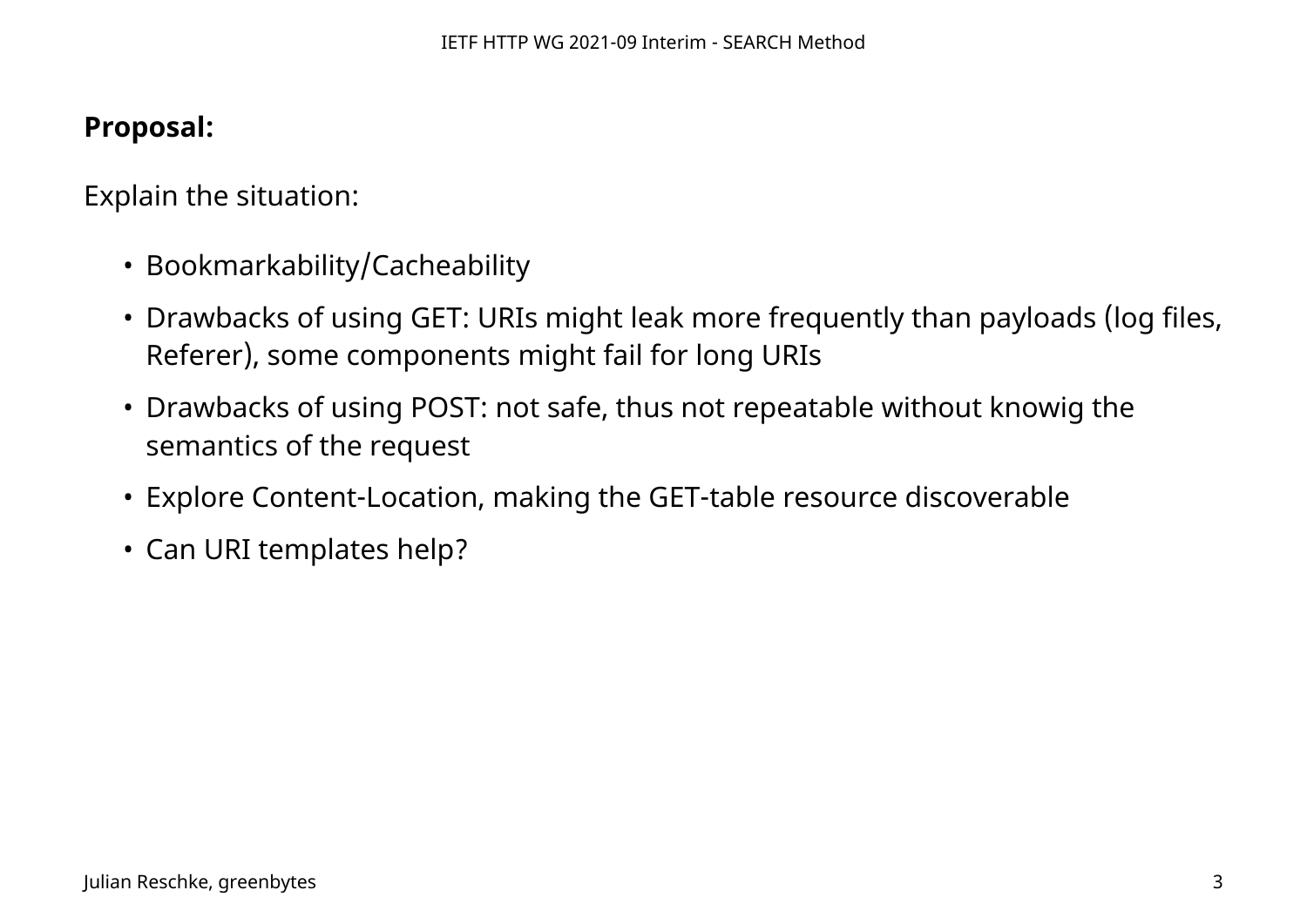#### **Alternatives to GET and POST**

- Use an HTTP method that is defined to support a request payload **and** is safe.
- The method registry already contains three candidates: PROPFIND, REPORT, and SEARCH; all of which defined for WebDAV.
- There is existing code out there which knows about them being safe, so it makes sense to use one of these. It also avoids using yet another method name.
- The most generic of these is SEARCH; we could un-tangle it from WebDAV (without breaking existing uses) by allowing any media type as payload (as in PATCH), and open up the response format as well.
- Alternative would be to mint a new method name. Bikeshed ahaid.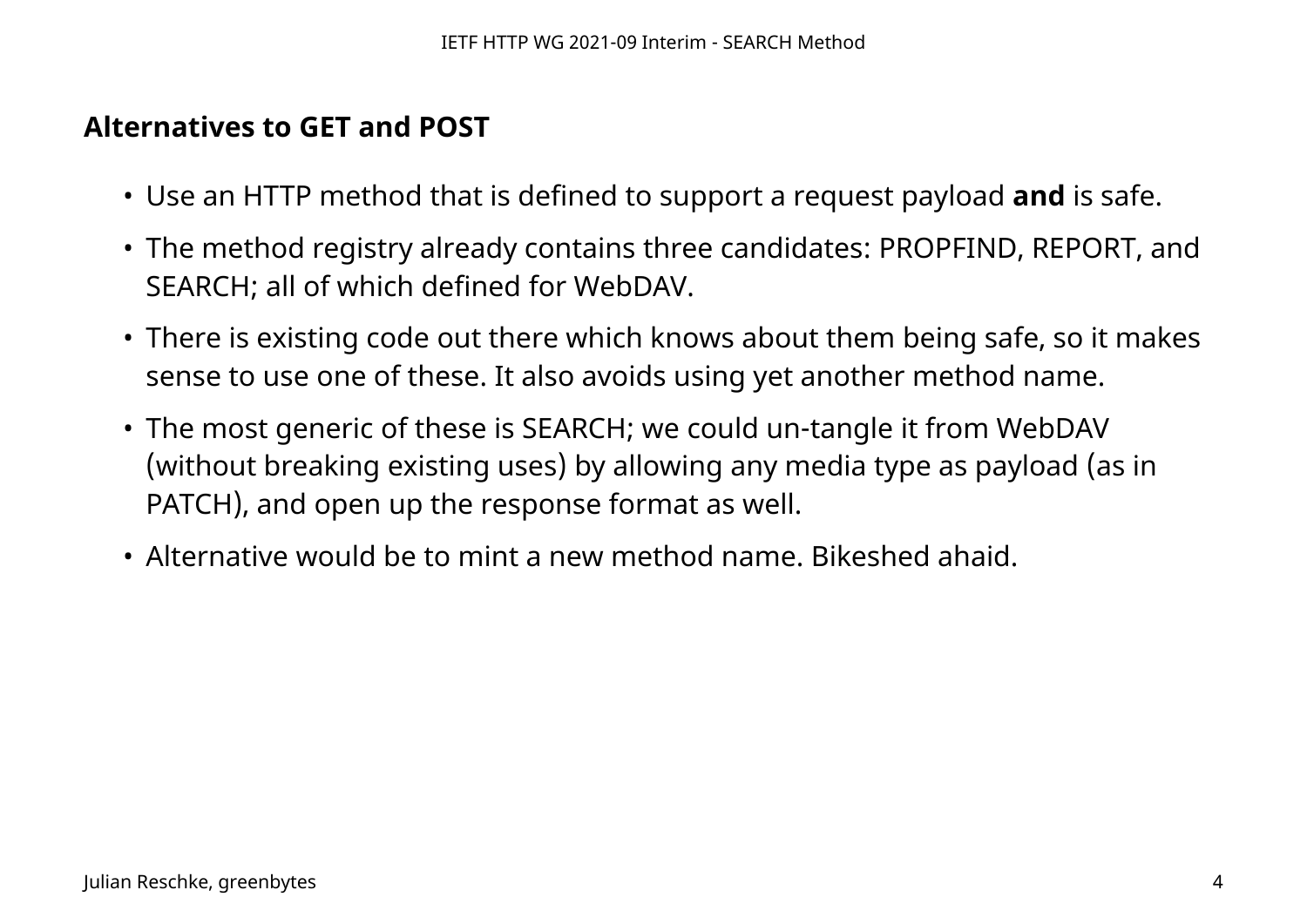# **Specifically...:**

- Make it as simple as possible.
- Format discovery using Accept-YOURMETHODNAMEHERE response header field (mirrors PATCH).
- Discuss concrete formats in separate specs.
- Explore ways to make the response GET-table and to leverage URI templates so clients can directly construct GET requests once they know about the URI format.